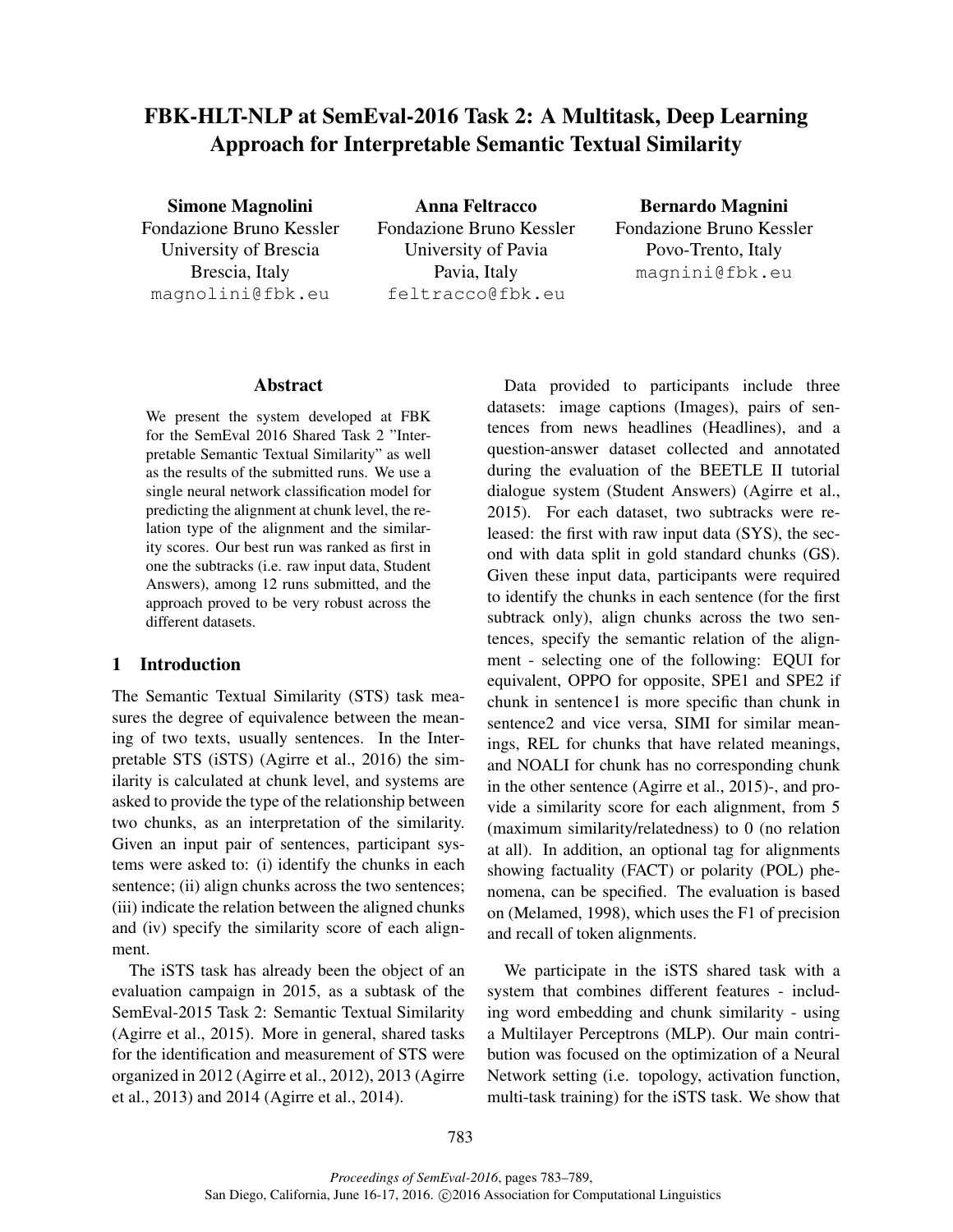even with a relatively small and unbalanced training dataset, a neural network classifier can be built that achieves results very close to the best system. Particularly, our system makes use of a single model for the different training sets of the task, proving to be very robust to domain differences.

The paper is organized as follows. Section 2 presents the system we built; Section 3 reports the results we obtained and an evaluation of our system. Finally, Section 4 provides some conclusions.

## 2 System Description

Our system is built combining different linguistic features in a classification model for predicting chunk-to-chunk alignment, relation type and STS score. We decide to use the same features for all these three subtasks and to use a unique multitask MLP with shared layers for all the subtasks. The system is expandable and scalable for adopting more useful features aiming at improving the accuracy.

In this Section, we describe the pre-processing of the data, the features we used, the MLP structure, its training, its output and, finally, the difference between the three submitted runs.

## 2.1 Data Pre-processing

The input data undergo a data pre-processing in which we use a Python implementation of MBSP (Daelemans and Van den Bosch, 2005), a library providing tools for tokenization, sentence splitting, part of speech tagging, chunking, lemmatization and prepositional phrase attachment. The MBSP chunker is used in the SYS subtrack, which requires participants to identify the chunks in each sentence. For both subtracks, we pre-processed the initial datasets of sentence pairs by pairing all the chunks in the first sentence with all the chunks in the second sentence. Henceforth, we will refer to the two chunks in each of the obtained pairs as *chunk1* and *chunk2*, being *chunk1* a chunk of the first sentence and *chunk2* a chunk of the second sentence.

## 2.2 Feature Selection

To compute the chunk-to-chunk alignment, the relation type and the STS score we use a total of 245 features.

Chunk tags. A total of 18 features (9 for *chunk1* and 9 for *chunk2*) are related to chunk tags (e.g. noun phrase, prepositional phrase, verb phrase).

For each chunk in the SYS datasets -chunked with MBSP- the system takes into consideration the chunk tags as identified by that library.  $\frac{1}{1}$ 

For the GS datasets -already chunked datasets- the system first re-chunks the datasets with MBSP and than evaluates if chunks in the GS corresponds to chunks as identified in MBSP. If this is the case, chunk tag is extracted; otherwise the systems does the same operation (i.e. re-chunking and tag extraction) using *pattern.en* (De Smedt and Daelemans, 2012), a regular expressions-based shallow parser for English that uses a part-of-speech tagger extended with a tokenizer, lemmatizer and chunker.<sup>2</sup>

If no corresponding chunk is found, no chunk tag is assigned.

Token and lemma overlap. Four further features are related to tokens and lemmas overlap between a pair of chunks. In particular, the system considers the percentage of (i) tokens and (ii) lemmas in *chunks1* that are present also in *chunk2* and viceversa (iii - iv).

WordNet based features. Another group of features concerns lexical and semantic relations between words extracted from WordNet 3.0 (Fellbaum, 1998). As such, we evaluate the type of relation between chunks by considering all the lemmas in the two chunks and checking whether a lemma in *chunk1* is a synonym, antonym, hyponym, hyperonym, meronym or holonym of a lemma in *chunk2*. The relations between all the combinations of the lemmas in the two chunks are extracted. The presence or absence of a relation is consider a feature at chunk level (for a total of 6 features for *chunk1* and 6 features for *chunk2*).

Furthermore, we consider as a feature the synset similarity existing in the WordNet hierarchy between each lemma in the two chunks, as calculated

<sup>&</sup>lt;sup>1</sup>The chunk tags are the following: noun phrase (NP), prepositional phrase (PP), verb phrase (VP), adverb phrase (ADVP), adjective phrase (ADJP), subordinating conjunction (SBAR), particle (PRT), interjection (INTJ), prepositional noun phrase (PNP).

 $2$ The two chunkers use the same set of chunk tags.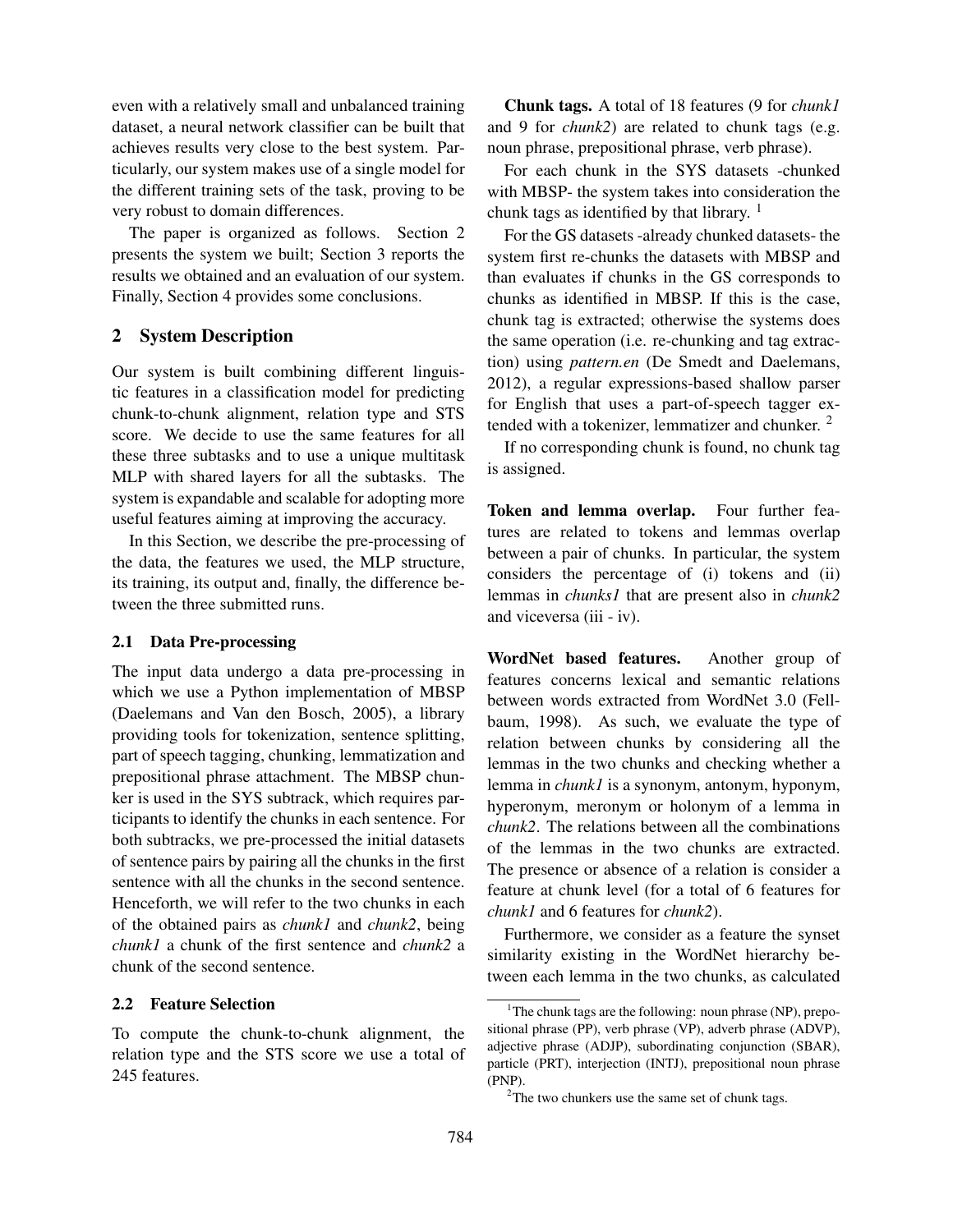by *pattern.en*. We calculate the average of the best alignments for each lemma in the two chunks. For example, consider the chunk pair: *chunk1* "the animal" and *chunk2* "the sweet dog". For each lemma in *chunk1*, for which a synset can be retrieved from WordNet, ("animal"), we calculate the maximum similarity with lemmas in *chunk2*. Thus, for this pair of chunks the resulting maximum similarity is between "animal-dog" =  $0.299$  (being equal to 0.264 for "animal-sweet"). The chunk similarity score is 0.299. With the same strategy we calculate similarity between lemmas in *chunk2* towards  $chunk1$ , i.e. "sweet-animal" =  $0.264$ , "doganimal" =  $0.299$  resulting in a chunk similarity score of  $[(0.264 + 0.299)/2] = 0.281$ . If lemmas were not found in WordNet, the synset similarity is considered 0.

Word embedding. We use a distributional representation of the chunk for a total of 200 features (100 for chunk1 and 100 for chunk2) by first calculating word embedding and then combining the vectors of the words in the chunk (i.e. by calculating the element wise mean of each vector). We use Mikolov word2vec (Mikolov et al., 2013) with 100 dimensions using ukWaC, GigaWords (NYT), Europarl V.7, Training Set (JRC) corpora.

The system computes the chunk-to-chunk similarity by calculating the cosine similarity between the two chunk vectors with three different models: the first uses the already described vectors (one feature); the second uses vectors representations extracted with a different corpus and a different parametres -i.e. Google News, with 300 dimensions of the vectors- (one feature); the third uses GloVe vectors (Pennington et al., 2014) with 300 dimensions (one feature).

Baseline feature. The baseline output - provided by the organizers (Agirre et al., 2016) - was also exploited, i.e. we consider if the chunks are evaluated as aligned, if *chunk1* is not aligned, if *chunk2* is not aligned (3 features).

Composition of the input data. The last three features refer to the datasets. The system takes into consideration if the chunks are extracted from Headline, Images, or Student Answers dataset.

|                                  | #features |
|----------------------------------|-----------|
| Chunk tags                       | 18        |
| Token and lemma overlap          | 4         |
| WordNet relations and similarity | 14        |
| Word embedding                   | 200       |
| Cosine Similarity                | 3         |
| Baseline feature                 | 3         |
| Composition of the input data    | 3         |
| Total                            |           |

Table 1: Feature Selection.

#### 2.3 Neural Network

We use a multitask MLP (see Figure 1) to classify chunk pairs, implemented with the TensorFlow library (Abadi et al., 2015). The system uses three classifiers: one for the chunk alignment, one for alignment type, one for STS score. The input layer has 245 entities, so we use fully connected hidden layers with 250 nodes. During the test we observed that smaller (200 nodes) or bigger (300 nodes) layers reduce the performances. The system is composed by two layers (i.e. L1 and L2) shared between the three classifiers. On the top of them there are other two layers: the former (L3a) used only for the alignment classifier and the latter (L3b) shared among the score classifier and the type classifier. At the very end of L3b, there are other two layers one for the score (L4a) and one for the type (L4b). In synthesis for alignment there are three hidden layers, two shared (L1 and L2) and one private (L3a), for STS score there are four hidden layers, three shared (L1, L2, L3b) and one private (L4a) and the same for the type labeling  $(L1, L2, L3b + L4b)$ . Every output layers is a softmax; during the training the system has a dropout layer that remove nodes from the layer with a probability of 50% to avoid overfitting.

We use sigmoid as activation function as it results the best one during the development test among all the activation function available in the library. Finally, we train our MLP using three different optimizers; each of them reduces the softmax error on a subtasks (i.e. alignment, type labeling or STS score). For the optimization we use the Adam algorithm (Kingma and Ba, 2014) with different learning rates: 0.00006 for the first classifier and 0.00004 for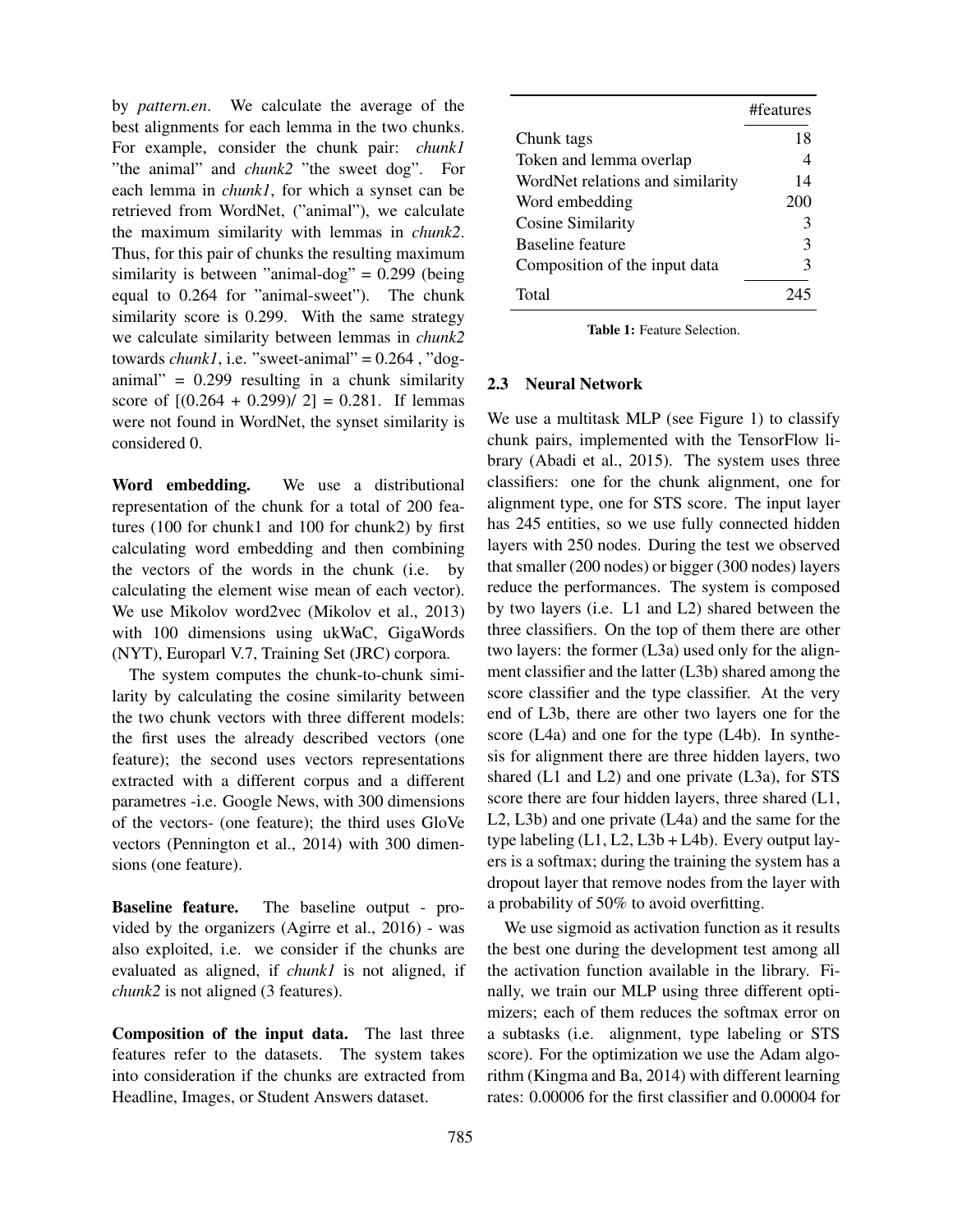

Figure 1: Multitask learning Neural Network.

the other ones.

We train the classifiers for three cycles. This training strategy is driven by learning curves analysis: we keep training the classifiers until the learning curves keep growing. We notice that the alignment classifier stops learning earlier, followed by the relation type classifier, and, at the end, the STS score classifier. Under these findings, to train all the classifiers in the same way overfits the training data. Furthermore, the training data are very unbalanced (most of the pairs are not aligned); thus, we use random minibatches with a fix proportion between aligned pairs and unaligned pairs. To do so, we use the unaligned pairs more than once in a single training epoch. In particular, first we train the alignment classifier with the following proportion: 2/5 of aligned examples and 3/5 of not aligned pairs, for 8 training epochs (i.e. every aligned pair is used as training data at least 8 times). The second training cycle optimizes relation type labeling and STS score, with the proportion of 9/10 aligned and 1/10 not aligned for other 8 training epochs. Finally, in the third training cyle, we train only for STS score with a proportion of 9/10 aligned and 1/10 not aligned pairs.

## 2.4 Output

We combine the output of the three classifiers (alignment, relation type and similarity score) organized in a pipeline. First, we label as "not aligned" all the punctuation chunks (i.e. those defined as "not alignable" by the baseline); then we label as "aligned" all the chunks aligned by the first classifier, allowing multiple alignments for each chunk. For every aligned chunk pair we add the type label and the STS score. We do not take into consideration chunk pairs classified as "not aligned" by the first classifier even if they are classified with a label different from NOTALI or with an STS score higher than 0.

### 2.5 Submitted Runs

We submitted three runs, with different training settings. In the first run we use all the training data with a mini-batch of 150 elements. In the second run we train and evaluate separately each dataset with a mini-batch of 150 elements. Finally, in the third run we use all the training data with a mini-batch of 200 elements. We choose these settings in order to evaluate how in-domain data and different sizes of the mini-batch influence the classification results.

## 3 Results and Evaluation

Table 2 compares the results of our runs with the baseline and the best system for each subtrack of the three datasets, showing:

- F1 on alignment classification (F);
- F1 on alignment classification plus relation alignment type (+T);
- F1 on alignment classification plus STS score  $(+S)$ :
- F1 on alignment classification plus relation alignment type and STS score (+TS);
- Ranked position over the runs submitted: i.e. 13 runs for Images and Headlines SYS, 12 for Student Answer SYS, 20 for Images and Headlines GS and 19 for Student Answer GS (RANK)

Table 2 shows that for all the six subtracks run1 and run3 register better results. In particular, for what concerns GS subtasks (with already chunked sentences), run2 is ranked at least two positions lower with respect to the other two runs. Since the difference between run2 and the other runs lays on the data used for training, these results seem to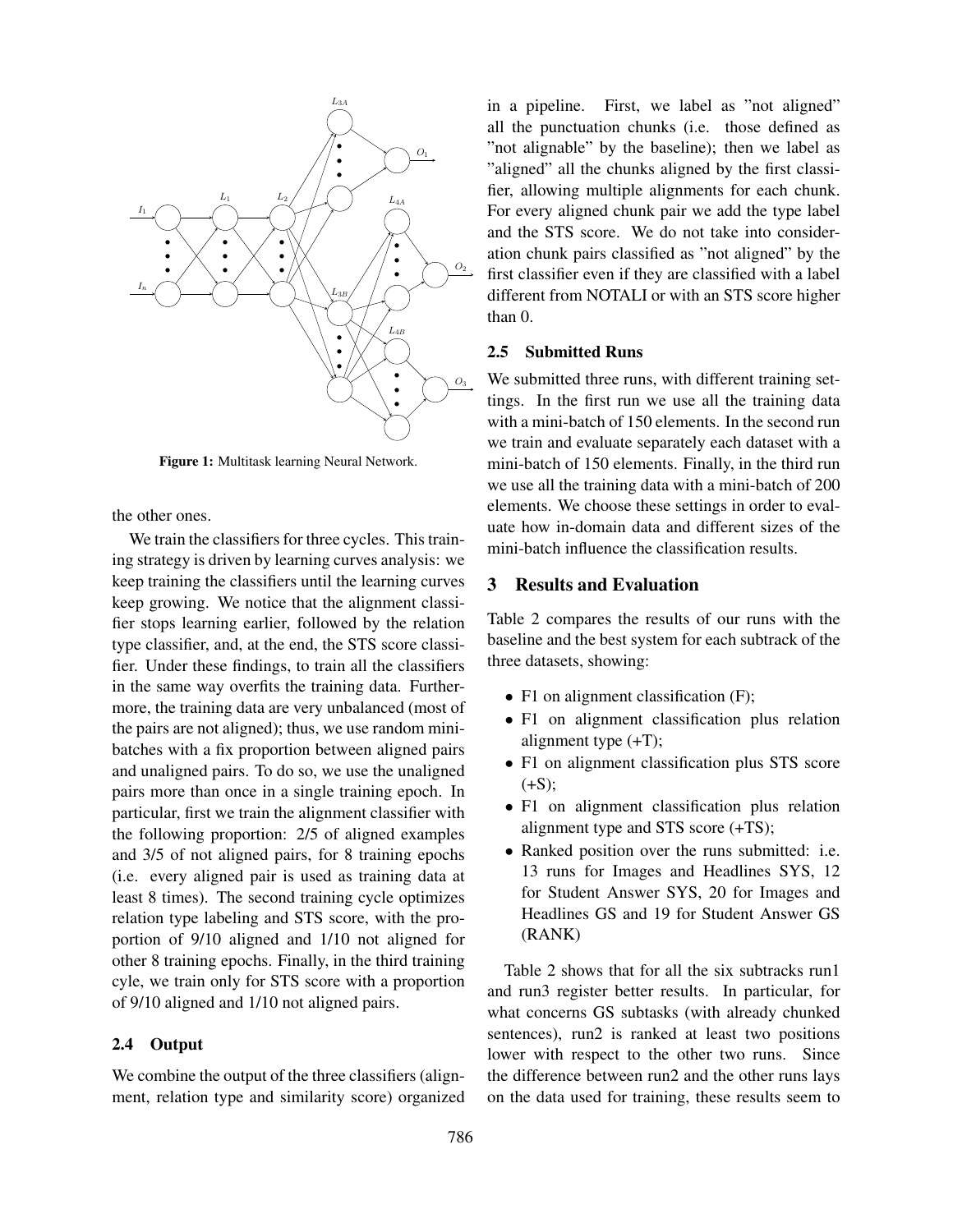|                   | <b>IMAGES SYS</b>          |                             |        | <b>IMAGE GS</b>     |                           |              |               |                             |        |             |
|-------------------|----------------------------|-----------------------------|--------|---------------------|---------------------------|--------------|---------------|-----------------------------|--------|-------------|
|                   | F                          | $+T$                        | $+S$   | $+TS$               | <b>RANK</b>               | $\mathbf F$  | $+T$          | $+S$                        | $+TS$  | <b>RANK</b> |
| <b>Baseline</b>   | 0.7127                     | 0.4043                      | 0.6251 | 0.4043              |                           |              | 0.8556 0.4799 | 0.7456 0.4799               |        |             |
| OurSystem-Run1    | 0.8427                     | 0.5655                      | 0.7862 | 0.5475              | 5                         |              | 0.8728 0.5945 | 0.8147                      | 0.5739 | 9           |
| OurSystem-Run2    | 0.8427                     | 0.5179                      | 0.7807 | 0.4969              | 8                         | 0.8789       | 0.543         | 0.8178                      | 0.525  | 15          |
| OurSystem-Run3    | 0.8418                     | 0.5541                      | 0.7847 | 0.5351              | 7                         |              | 0.8786 0.5884 | 0.8193 0.5656               |        | 11          |
| BestSystem        | 0.8429                     | 0.6276                      | 0.7813 | 0.6095              | 1                         |              | 0.8922 0.6867 | 0.8408 0.6708               |        | 1           |
|                   | <b>HEADLINES SYS</b>       |                             |        | <b>HEADLINES GS</b> |                           |              |               |                             |        |             |
|                   | $\mathbf{F}$               | $+T$                        | $+S$   | $+TS$               | <b>RANK</b>               | $\mathbf{F}$ | $+T$          | $+S$                        | $+TS$  | <b>RANK</b> |
| <b>Baseline</b>   |                            | 0.6486 0.4379               | 0.5912 | 0.4379              |                           |              | 0.8462 0.5462 | 0.761                       | 0.5461 |             |
| OurSystem-Run1    | 0.8078                     | 0.5234                      | 0.7374 | 0.5099              | 5                         | 0.879        | 0.5744        | 0.8096 0.5591               |        | 16          |
| OurSystem-Run2    | 0.7973                     | 0.5138                      | 0.7369 | 0.5028              | $\overline{7}$            |              |               | 0.8859 0.5643 0.8019 0.5554 |        | 18          |
| OurSystem-Run3    | 0.805                      | 0.5185                      | 0.7374 | 0.5054              | 6                         |              | 0.8853 0.5771 | 0.8089 0.562                |        | 15          |
| <b>BestSystem</b> | 0.8366                     | 0.5605                      | 0.7595 | 0.5467              | 1                         |              | 0.8194 0.7031 | 0.7865 0.696                |        | 1           |
|                   | <b>STUDENT ANSWERS SYS</b> |                             |        |                     | <b>STUDENT ANSWERS GS</b> |              |               |                             |        |             |
|                   | F                          | $+T$                        | $+S$   | $+TS$               | <b>RANK</b>               | $\mathbf{F}$ | $+T$          | $+S$                        | $+TS$  | <b>RANK</b> |
| <b>Baseline</b>   | 0.6188                     | 0.4431                      | 0.5702 | 0.4431              |                           |              |               | 0.8203 0.5566 0.7464 0.5566 |        |             |
| OurSystem-Run1    |                            | 0.8162 0.5479               | 0.7589 | 0.542               | 3                         |              |               | 0.8775 0.5888 0.8102        | 0.5808 | 7           |
| OurSystem-Run2    |                            | 0.8161 0.5434               | 0.7481 | 0.5405              | 4                         | 0.859        | 0.5758 0.791  |                             | 0.5714 | 10          |
| OurSystem-Run3    |                            | 0.8166 0.5613 0.7574 0.5547 |        |                     | 1                         |              |               | 0.8505 0.5984 0.7896 0.589  |        | 6           |
| <b>BestSystem</b> |                            |                             |        |                     |                           |              |               | 0.8684 0.6511 0.8245 0.6385 |        | 1           |

Table 2: Results for the Baseline, Our System three runs and the Best System for the two subtracks split in the three datasets.

suggest that the system takes advantage of a bigger training set with different domain data. Instead, the size of the mini-batch (that is the difference between run1 and run3) does not seem to have a clear influence on the system performance, since in some cases run1 is higher ranked while in other cases run3 is higher ranked.

Furthermore, Table 2 shows that results for Alignment classification (F) and for Alignment plus STS score (+S) frequently approach the Best System (being the major deficit for F equal to 0.0393 in Headline SYS for run3 and equal to 0.0349 for +S in Student Answwer GS dataset for run3) and in a few cases outperform it (e.g. in Headlines GS for F results and in Images SYS for +S results). On the other hand, when also relation type classification is considered (i.e. +T and +TS) we register worse performances, being the minimum difference with the Best System equals to 0.0371 for +T results and of 0.0368 for +TS results (both in Headlines SYS) and the maximum difference equals to 0.1437 for +T and to 0.1458 for +TS (both in Images GS). This indicates that type labelling is the hardest subtask for our system, probably because the subtask requires to identify a higher number of classes (i.e. 7 types).

By comparing the rank of the two subtracks SYS and GS, we notice that our system performs much better in the SYS subtrack (being the worst ranking 8 out of 13 for SYS and 18 out of 20 for GS). This fact indicates that our system does not benefit from having already chunked sentence pairs.

Table 3 presents the final rank calculated by considering the mean of +TS results for the three datasets. As previously mentioned, our system performs relatively better when chunk identification is required. Also, it evidences again that run2 performs worse and that run1 and run3 are similar. Overall our system ranked second among 4 systems (+1 by the authors) in the SYS subtrack.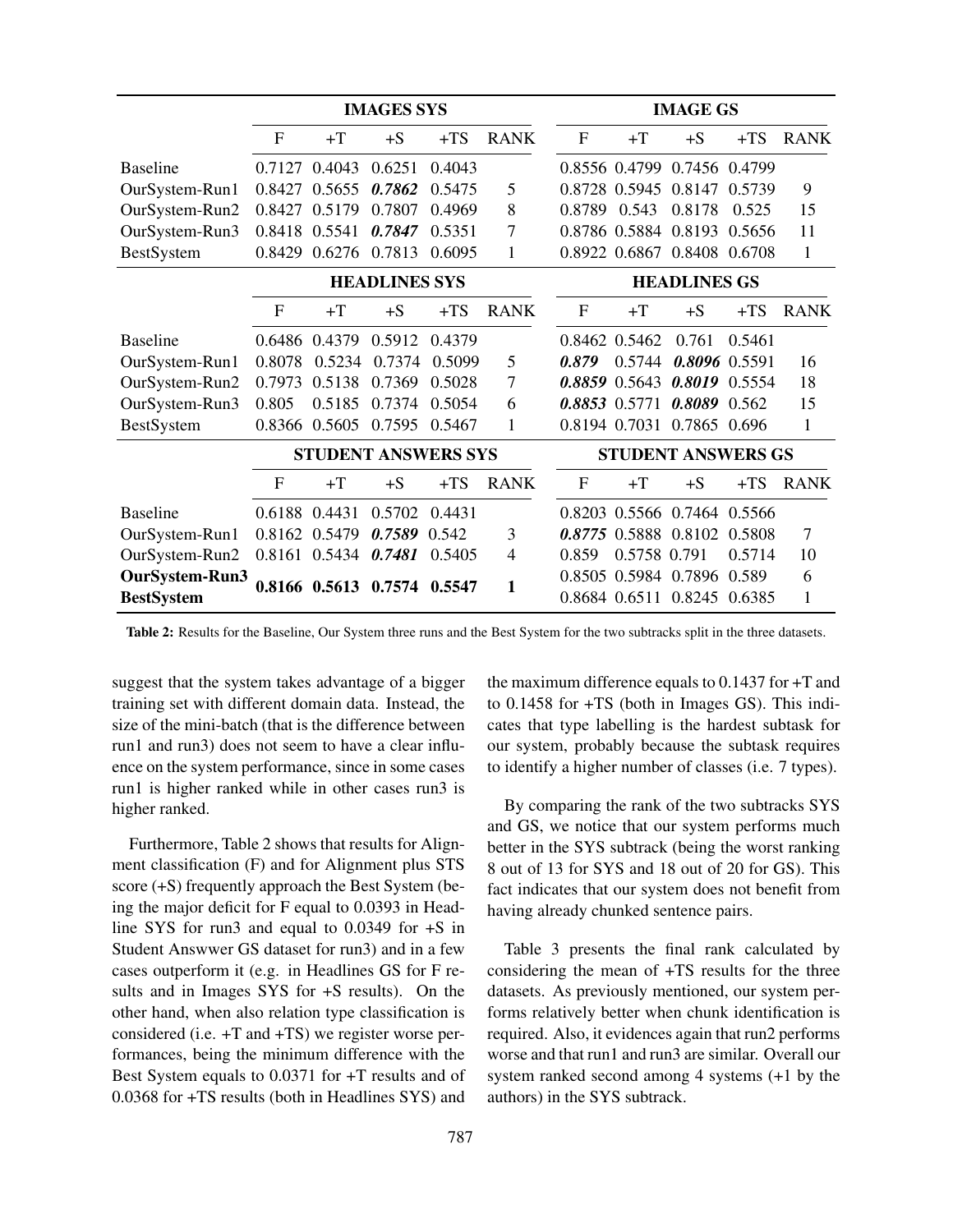|                     | <b>SYS</b>            |             | GS                    |             |  |
|---------------------|-----------------------|-------------|-----------------------|-------------|--|
|                     | <b>MEAN</b><br>F + TS | <b>RANK</b> | <b>MEAN</b><br>F + TS | <b>RANK</b> |  |
| <b>Baseline</b>     | 0.428433              |             | 0.527533              |             |  |
| Run1                | 0.533133              |             | 0.571266              | 11          |  |
| Run2                | 0.5134                | 6           | 0.5506                | 17          |  |
| Run3                | 0.531733              | 5           | 0.5722                | 10          |  |
| BestSystem 0.552333 |                       |             | 0.637733              |             |  |

Table 3: Mean of the F+TS results in the two subtracks for the Baseline, Our System three runs and the Best System and final rank.

### 4 Conclusion and Further Work

Considering the obtained results, in particular the difference between the runs, we expect our system to be robust also in situation where data from different domains are provided (e.g. training data from several domains and test data on one of them). In fact, for domain adaptation our system seems to require few data of the target domain.

In any case, the system perform better with more training data, independently on the domains involved. As such, further work may include the use of silver data extracted from other datasets, e.g. SICK dataset (Marelli et al., 2014).

In addition, we believe that a deep analysis of the distribution of the type labels and of the STS scores can improve significantly the performance of the system.

Finally, an ablation test can be helpful in identifying the most salient features for the systems, helping to reduce the complexity of the MLP or to develop better topologies.

### Acknowledgments

We are grateful to José G. C. de Souza, Matteo Negri, and Marco Turchi for their suggestions.

#### References

Martín Abadi, Ashish Agarwal, Paul Barham, Eugene Brevdo, Zhifeng Chen, Craig Citro, Greg S. Corrado, Andy Davis, Jeffrey Dean, Matthieu Devin, Sanjay Ghemawat, Ian Goodfellow, Andrew Harp, Geoffrey Irving, Michael Isard, Yangqing Jia, Rafal Jozefowicz, Lukasz Kaiser, Manjunath Kudlur, Josh Levenberg, Dan Mané, Rajat Monga, Sherry Moore, Derek Murray, Chris Olah, Mike Schuster, Jonathon Shlens, Benoit Steiner, Ilya Sutskever, Kunal Talwar, Paul Tucker, Vincent Vanhoucke, Vijay Vasudevan, Fernanda Viegas, Oriol Vinyals, Pete Warden, Martin ´ Wattenberg, Martin Wicke, Yuan Yu, and Xiaoqiang Zheng. 2015. TensorFlow: Large-scale machine learning on heterogeneous systems. Software available from tensorflow.org.

- Eneko Agirre, Mona Diab, Daniel Cer, and Aitor Gonzalez-Agirre. 2012. Semeval-2012 task 6: A pilot on semantic textual similarity. In *Proceedings of the First Joint Conference on Lexical and Computational Semantics-Volume 1: Proceedings of the main conference and the shared task, and Volume 2: Proceedings of the Sixth International Workshop on Semantic Evaluation*, pages 385–393. Association for Computational Linguistics.
- Eneko Agirre, Daniel Cer, Mona Diab, Aitor Gonzalez-Agirre, and Weiwei Guo. 2013. sem 2013 shared task: Semantic Textual Similarity, including a Pilot on Typed-Similarity. In *In\* SEM 2013: The Second Joint Conference on Lexical and Computational Semantics. Association for Computational Linguistics*. Citeseer.
- Eneko Agirre, Carmen Banea, Claire Cardie, Daniel Cer, Mona Diab, Aitor Gonzalez-Agirre, Weiwei Guo, Rada Mihalcea, German Rigau, and Janyce Wiebe. 2014. Semeval-2014 task 10: Multilingual Semantic Textual Similarity. In *Proceedings of the 8th International Workshop on Semantic Evaluation (SemEval 2014)*, pages 81–91.
- Eneko Agirre, Carmen Baneab, Claire Cardiec, Daniel Cerd, Mona Diabe, Aitor Gonzalez-Agirrea, Weiwei Guof, Inigo Lopez-Gazpioa, Montse Maritxalara, Rada Mihalceab, et al. 2015. Semeval-2015 task 2: Semantic Textual Similarity, English, Spanish and Pilot on Interpretability. In *Proceedings of the 9th International Workshop on Semantic Evaluation (SemEval 2015)*, pages 252–263.
- Eneko Agirre, Aitor Gonzalez-Agirre, Iñigo Lopez-Gazpio, Montse Maritxalar, German Rigau, and Larraitz Uria. 2016. Semeval-2016 task 2: Interpretable semantic textual similarity. In *Proceedings of the 10th International Workshop on Semantic Evaluation (SemEval 2016)*, San Diego, California, June.
- Walter Daelemans and Antal Van den Bosch. 2005. *Memory-based language processing*. Cambridge University Press.
- Tom De Smedt and Walter Daelemans. 2012. Pattern for python. *The Journal of Machine Learning Research*, 13(1):2063–2067.
- Christiane Fellbaum. 1998. *WordNet*. Wiley Online Library.
- Diederik Kingma and Jimmy Ba. 2014. Adam: A